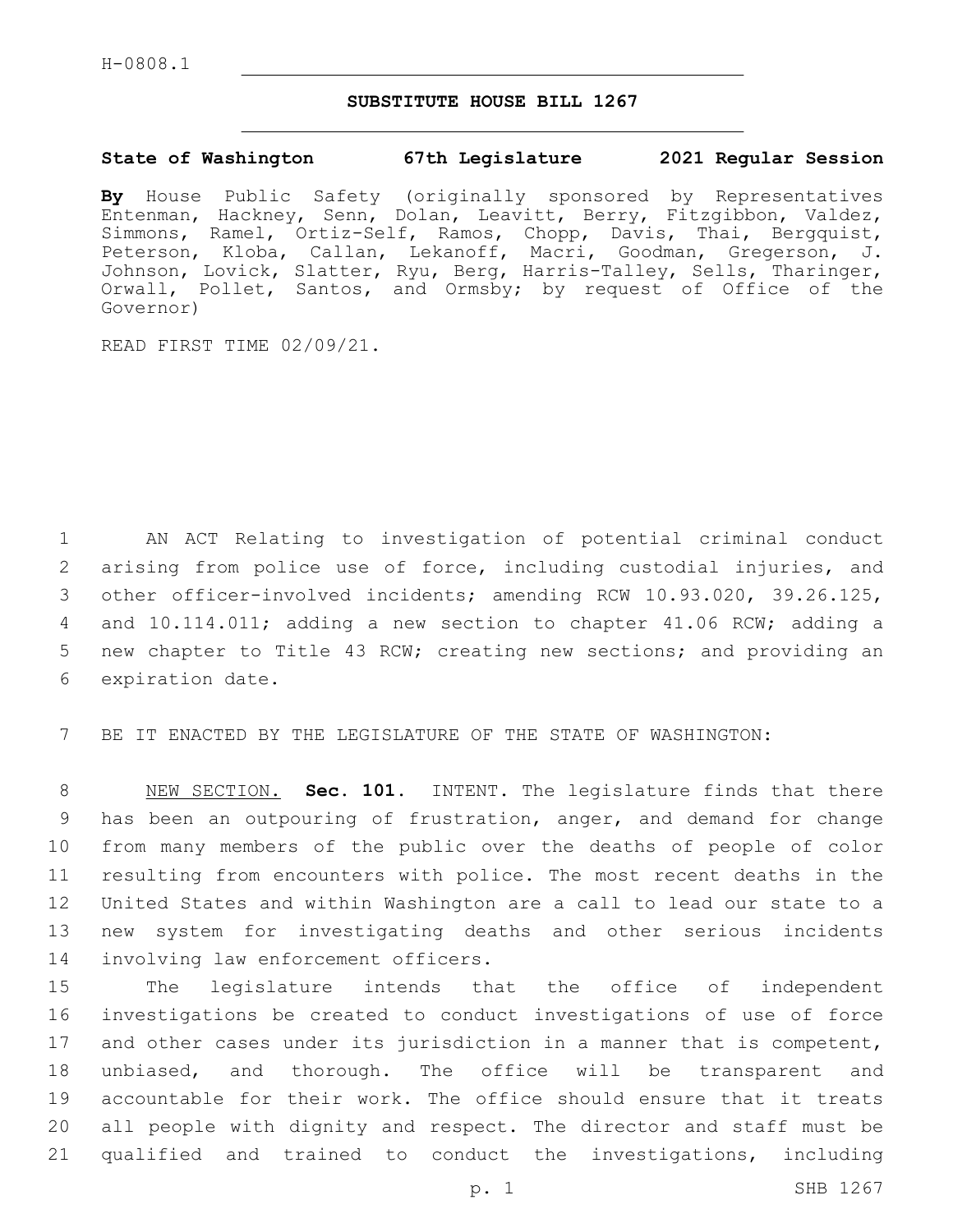training to understand the impact and effect of racism in the investigation and use of an antiracist lens to conduct their work.

 It is intended that this office will assume responsibility for investigations of serious use of force incidents and refer the reports on the investigation to the prosecutorial entity to determine if the action was justified, or if there was criminal action such that criminal charges should be filed. This is the same criminal investigative inquiry that is currently conducted when there is an officer-involved incident. The legislature does not intend to create a new type of investigation or that the office should be involved in any administrative review of conduct or complaints to police agencies about officer conduct related to policy or procedure. The process created in this act is intended to only change who investigates the incident. It does not change the nature of the investigation and only involves an investigation to determine justification or whether 16 criminal charges are appropriate.

 NEW SECTION. **Sec. 201.** DEFINITIONS. The definitions in this section apply throughout this chapter unless the context clearly requires otherwise.

 (1) "Advisory board" means the office of independent 21 investigations advisory board.

(2) "Deadly force" has the meaning provided in RCW 9A.16.010.

 (3) "Director" means the director of the office of independent 24 investigations.

 (4) "Great bodily harm" has the meaning provided in RCW 26 9A.04.110.

 (5) "Independent investigation team" means a team of qualified and certified peace officer investigators, civilian crime scene specialists, and other representatives who operate independently of any involved agency to conduct investigations of police deadly force incidents. An independent investigation team may be comprised of multiple law enforcement agencies who jointly investigate police use of force incidents in their geographical regions or may be a single law enforcement agency, provided it is not the involved agency.

 (6) "Involved agency" means a general authority Washington law enforcement agency or limited authority Washington law enforcement agency, as defined in RCW 10.93.020, that employs or supervises the officer or officers who are an involved officer as defined in this section, or an agency responsible for a city, county, or regional

p. 2 SHB 1267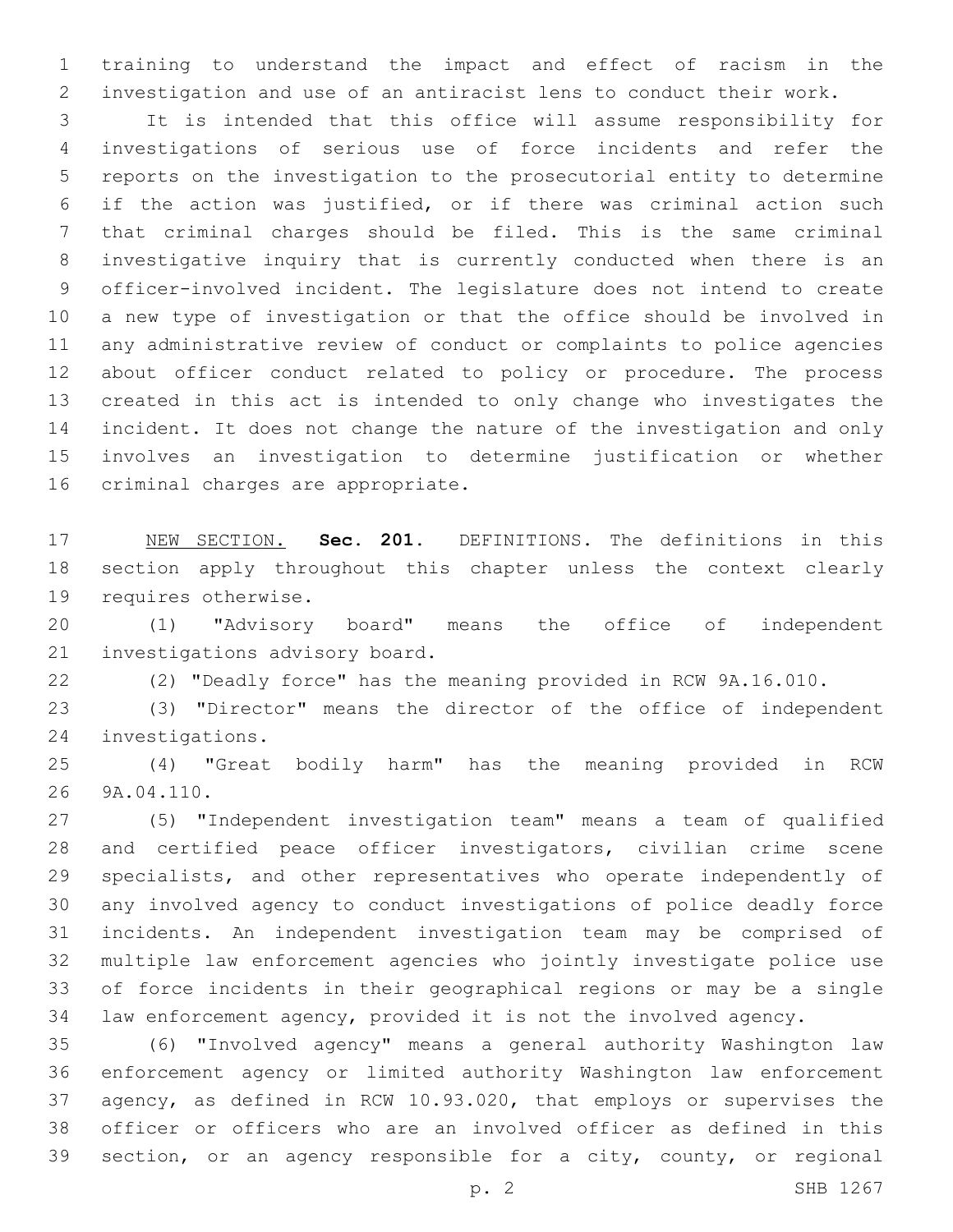adult or juvenile institution, correctional, jail, holding, or detention facility as defined in RCW 70.48.020, 72.09.015, or 13.40.020.3

 (7) "Involved officer" means one of the following persons who is involved in an incident as an actor or custodial officer in which the act or omission by the individual is within the scope of the jurisdiction of the office as defined in this chapter:

 (a) A general authority Washington peace officer, specially commissioned Washington peace officer, or limited authority Washington peace officer, as defined in RCW 10.93.020, whether on or off duty if he or she is exercising his or her authority as a peace 12 officer; or

 (b) An individual while employed in a city, county, or regional adult or juvenile institution, correctional, jail, holding, or detention facility as defined in RCW 70.48.020, 72.09.015, or 16 13.40.020.

(8) "Office" means the office of independent investigations.

 (9) "Substantial bodily harm" has the same meaning as in RCW 19 9A.04.110.

## **Office Creation**

 NEW SECTION. **Sec. 301.** CREATION. (1) The office of independent investigations is hereby established within the office of the governor for the purpose of conducting fair, thorough, transparent, and competent investigations as authorized under this chapter.

 (2) The office of independent investigations is an investigative law enforcement agency, including for the purposes of the public 27 records act, chapter 42.56 RCW.

 NEW SECTION. **Sec. 302.** OFFICE POWERS AND DUTIES. In addition to other responsibilities set forth in this chapter, the office shall:

 (1) Conduct fair, thorough, transparent, and competent investigations of police use of force and other incidents involving law enforcement as authorized in this chapter and shall prioritize investigations conducted by the office based on resources and other criteria developed in consultation with the advisory board. The 35 office shall commence investigations as follows:

 (a) Beginning no later than July 1, 2022, the office is authorized to conduct investigations of deadly force cases occurring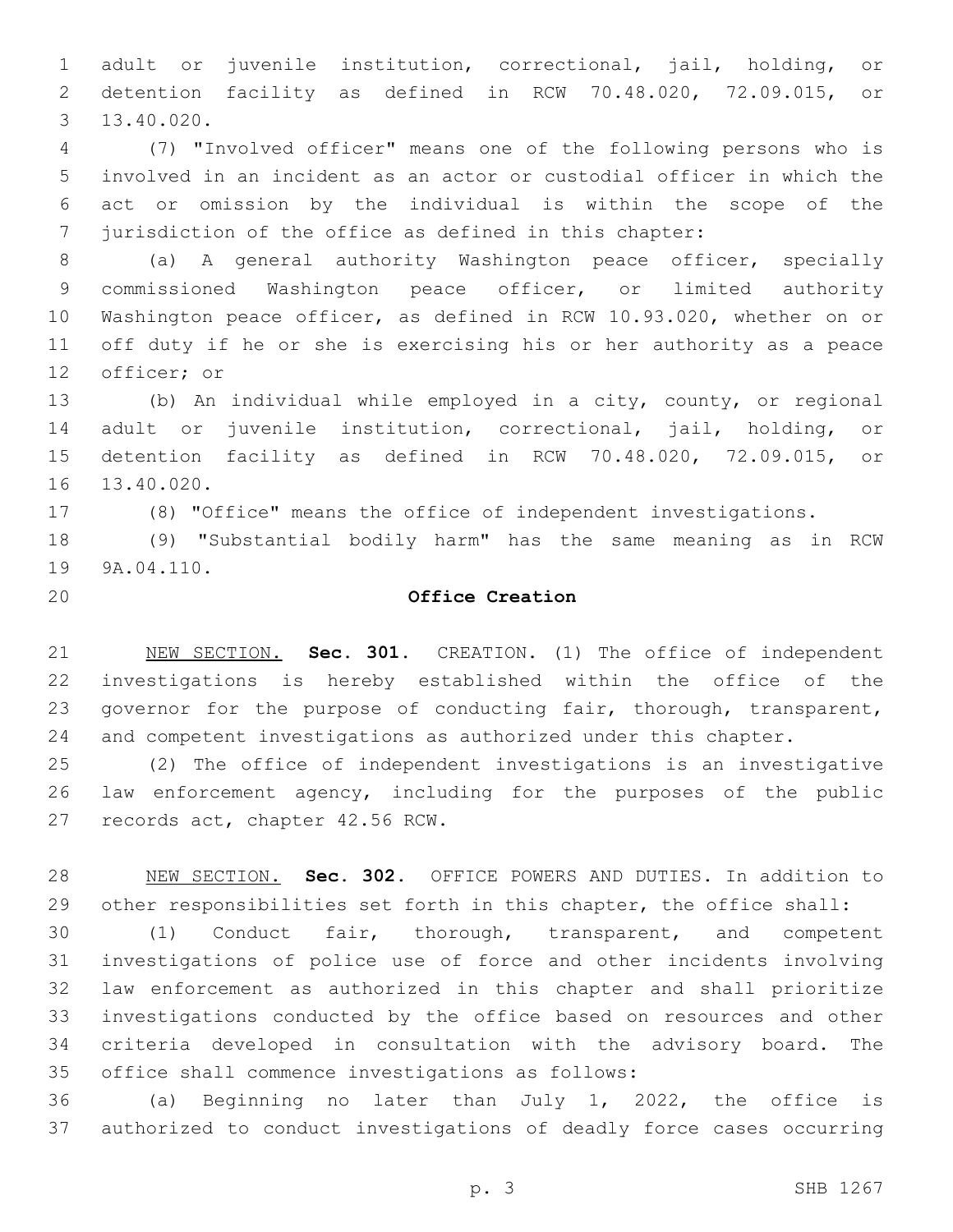after July 1, 2022, under the jurisdiction of the office pursuant to 2 this chapter; and

 (b) Beginning no later than July 1, 2023, the office is authorized to review, and may investigate, prior investigations of deadly force by an involved officer if new evidence is brought forth that was not included in the initial investigation;

 (2) Analyze data available to the office and provide reports and recommendations as appropriate based on the data regarding issues, 9 trends, and other relevant areas;

 (3) Provide reports on activities of the office as authorized 11 under this chapter; and

 (4) Carry out such other responsibilities as may be consistent 13 with this chapter.

 NEW SECTION. **Sec. 303.** DIRECTOR. (1)(a) The governor shall appoint the director of the office and determine the director's compensation. The governor shall select the director from a list of three candidates recommended by the advisory board unless the governor declines to select any of the candidates provided. If the governor declines to select a candidate proposed by the advisory board, the governor may request the advisory board to provide additional qualified nominees for consideration or may offer an alternative candidate who may be appointed following approval by a majority of the advisory board.

 (b) Prior to selecting the director, the governor shall consider the results of a background check, including an assessment of criminal history, and research of social media and affiliations to 27 check for racial bias and conflicts of interest.

 (2) The director shall hold office for a term of three years and continue to hold office until reappointed or until his or her successor is appointed. The governor may remove the director prior to the expiration of the director's term for neglect of duty, 32 misconduct, or inability to perform duties.

 NEW SECTION. **Sec. 304.** DUTIES OF THE DIRECTOR. (1) The director shall:

 (a) Oversee the duties and functions of the office and 36 investigations conducted by the office pursuant to this chapter;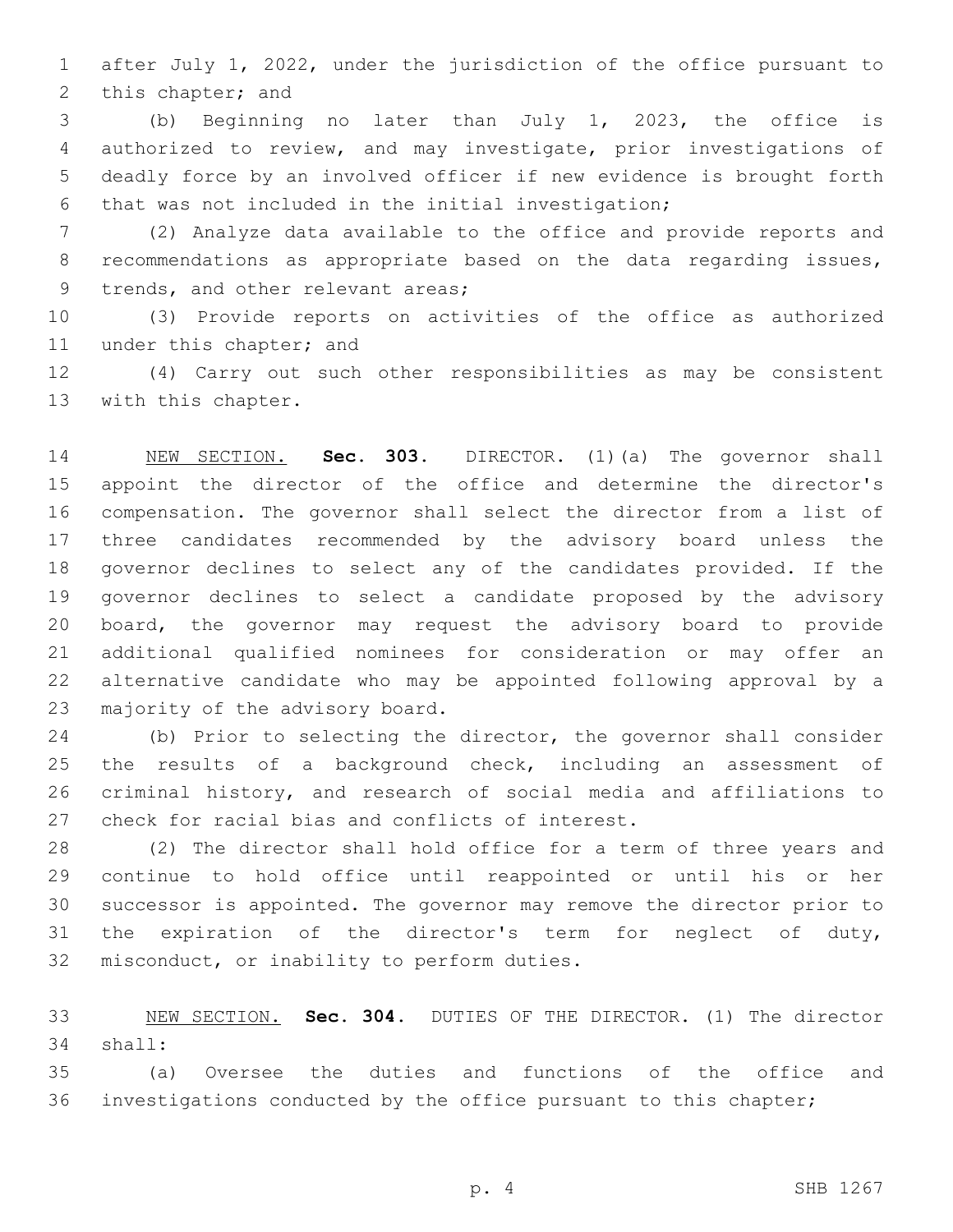(b) Hire or contract with investigators and other personnel as the director considers necessary to perform investigations conducted 3 by the office, and other duties as required, under this chapter;

 (c) Plan and provide trainings for office personnel, including contracted investigators, that promote recognition of and respect for, the diverse races, ethnicities, and cultures of the state;

 (d) Plan and provide training for advisory board members including training to utilize an antiracist lens in their duties as 9 advisory board members;

 (e) Publish reports of investigations conducted under this 11 chapter;

 (f) Enter into contracts and memoranda of understanding as necessary to implement the responsibilities of the office under this 14 chapter;

 (g) Adopt rules in accordance with chapter 34.05 RCW and perform all other functions necessary and proper to carry out the purposes of 17 this chapter;

 (h) Develop the nondisclosure agreement required in section 501 19 of this act; and

 (i) Perform the duties and exercise the powers that are set out in this chapter, as well as any additional duties and powers that may 22 be prescribed.

 (2) No later than February 1, 2022, in consultation with the advisory board, the director shall develop a plan to implement:

 (a) Regional investigation teams and a system for promptly responding to incidents of deadly force under the jurisdiction of the 27 office. The regional investigation teams should:

 (i) Allow for prompt response to the incident requiring 29 investigation; and

 (ii) Include positions for team members who are not required to be designated as limited authority Washington peace officers;

 (b) A system and requirements for notification to the office of an incident under the jurisdiction of the office by an involved 34 agency;

 (c) The process to conduct investigations of cases under the jurisdiction of the office including, but not limited to:

 (i) The office intake process following notification of an 38 incident by an involved agency;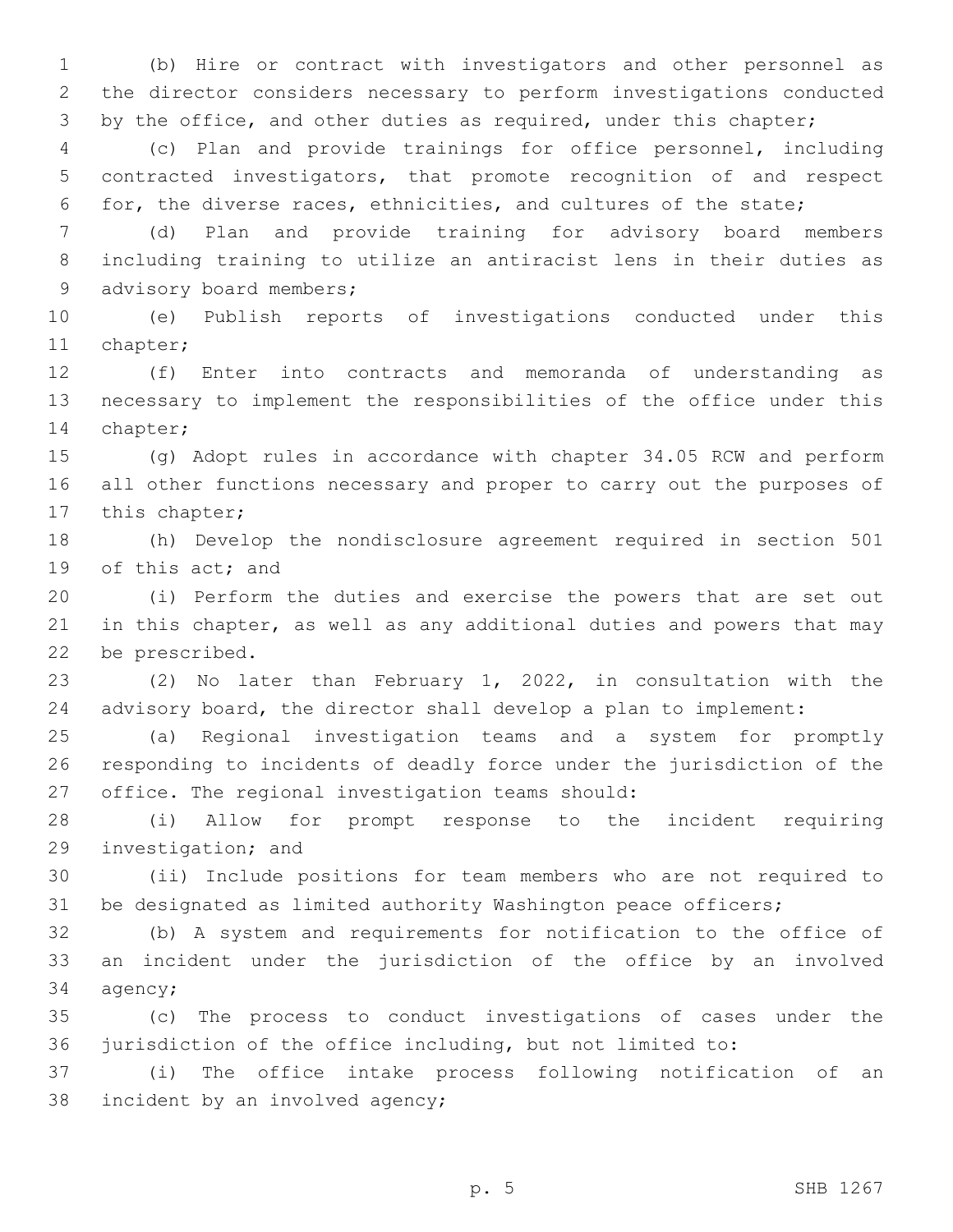(ii) The assessment and response to the notification of the incident by the office, including direction to and coordination with 3 the independent investigation team;

 (iii) Determination and deployment of necessary resources for the regional investigation teams to conduct the investigations;

 (iv) Determination of any conflicts with office investigators or others involved in the investigation to ensure no investigator has an 8 existing conflict with an assigned case;

(v) Protocol and direction to the involved agency;

 (vi) Protocol and direction to the independent investigation 11 team;

 (vii) Protocol and guidelines for contacts and engagement with 13 the involved agency; and

 (viii) Protocol for finalizing the completed investigation and referral to the entity responsible for the prosecutorial decision, including communication with the family and public regarding the 17 completion of the investigation;

 (d) A plan for the office's interaction, communications, and responsibilities to: The involved officer; the individual who is the subject of the action by the involved officer that is the basis of 21 the case under investigation, and their families; the public; and other interested parties or stakeholders. The plan must consider the 23 following:

 (i) A process for consultation, notifications, and communications with the person, family, or tribal representative of any person who is the subject of the action by the involved officer that is the 27 basis of the case under investigation;

 (ii) Translation services which may be utilized through employees 29 or contracted services;

 (iii) Support to access assistance or services to the extent 31 possible; and

 (iv) A process for situations in which a tribal member is involved in the case that ensures consultation with the tribe, and notification of the governor's office of Indian affairs within 24 35 hours in cases of deadly use of force;

 (e) Training for employees and contractors of the office to begin 37 prior to July 1, 2022; and

(f) Prioritization of cases for investigation.

 (3) No later than December 1, 2023, in consultation with the advisory board, the director shall develop a proposal for training

p. 6 SHB 1267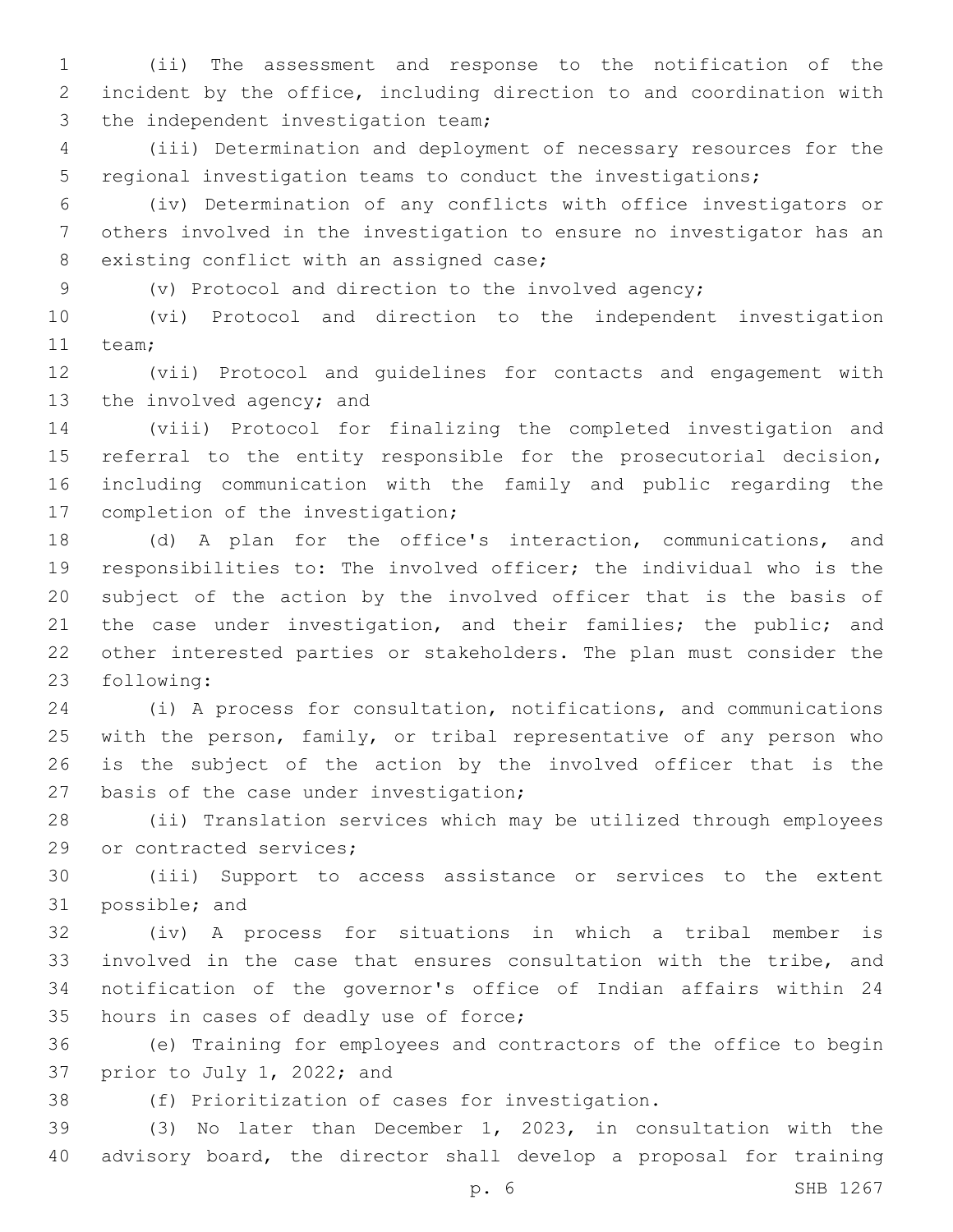individuals who are nonlaw enforcement officers to conduct competent, thorough investigations of cases under the jurisdiction of the office. The proposal must establish a training plan with an objective that within five years of the date the office begins investigating deadly force cases the cases will be investigated by nonlaw enforcement officers. The director shall report such proposal to the governor and legislature by December 1, 2023. Any proposal offered by 8 the director must ensure investigations are high quality, thorough, 9 and competent.

 (4) The director, in consultation with the advisory board, shall implement a plan to review prior investigations of deadly force by an involved officer if new evidence is brought forth that was not included in the initial investigation and investigate if determined appropriate based on the review. The director must prioritize the review or investigation of cases occurring prior to July 1, 2022, based on resources and other cases under investigation with the 17 office.

 NEW SECTION. **Sec. 305.** PERSONNEL. (1) The director may employ, 19 or enter into contracts with, personnel as he or she determines necessary for the proper discharge of his or her duties. The director must request input from the advisory board on the hiring process and hiring goals, including diversity.

 (2) The director may employ, or enter into contracts with, investigators to conduct investigations of cases under the 25 jurisdiction of the office.

 (a) The director shall consider the relevant experience and qualifications of the candidate including the extent to which he or she demonstrates experience or understanding of the following areas:

 (i) Extensive experience with criminal investigations, including 30 homicide investigations;

31 (ii) Behavioral health issues;

32 (iii) Youth cognitive development;

33 (iv) Trauma-informed interviewing;

(v) De-escalation techniques and utilization; and

 (vi) Knowledge of Washington practices, including laws, policies, and procedures related to criminal law, criminal investigations, and 37 policing.

 (b) The director shall consider the following prior to employing 39 an investigator: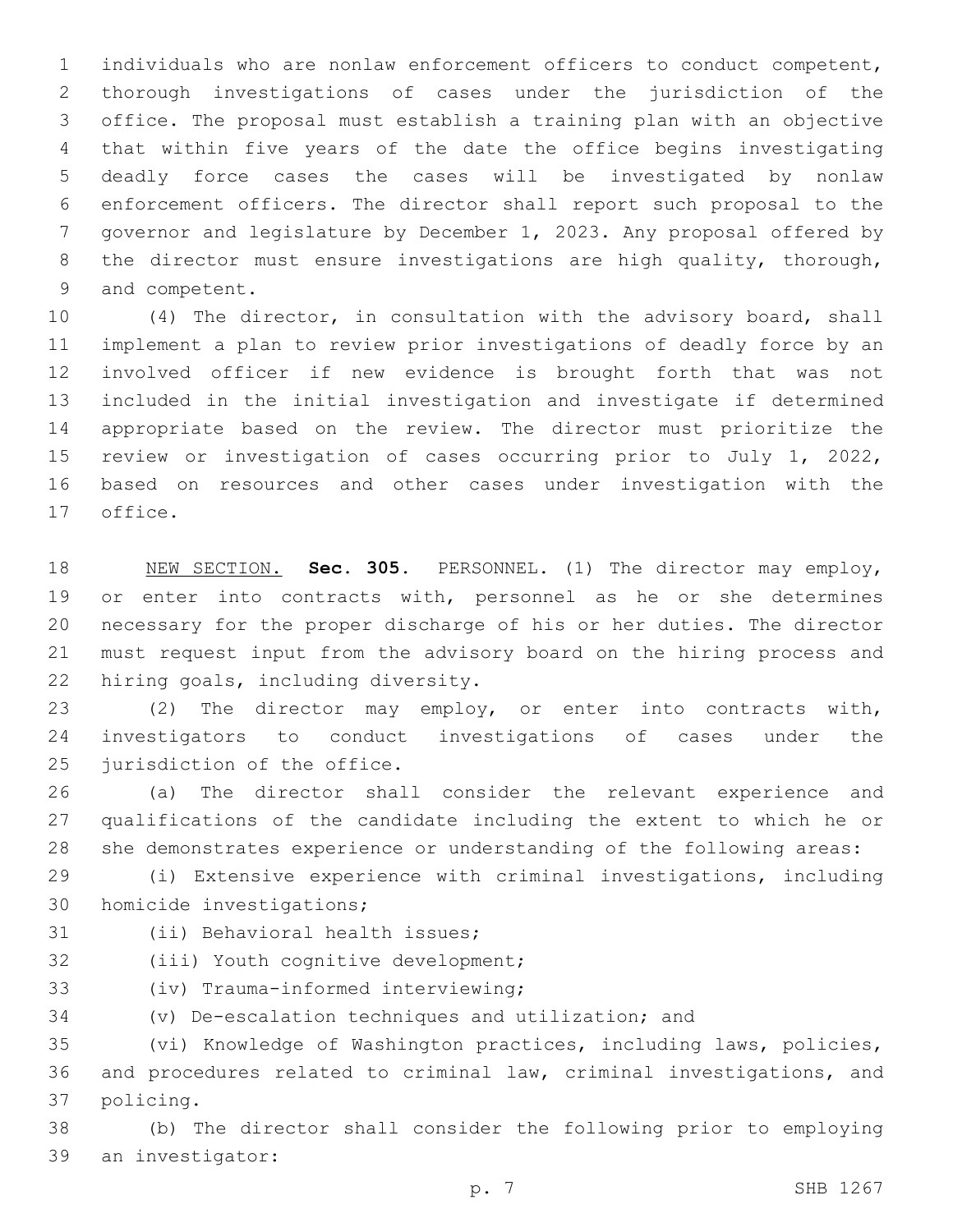(i) The investigators should not be commissioned law enforcement officers employed with any law enforcement agency as a peace officer 3 at the time of application with the office.

 (A) If the individual considered for a position as an investigator was a prior law enforcement officer, the director must conduct a review of prior disciplinary actions or complaints related 7 to bias.

 (B) The individual should not have been a commissioned law enforcement officer within 24 months of the date of the application 10 for service as an investigator; and

 (ii) The results of a background check that includes research of social media and affiliations to check for racial bias and conflicts 13 of interest.

 (c) Investigators employed or contracted with the office are prohibited from being simultaneously employed, commissioned, or have any business relationship, other than through the work of the office, with a general authority or limited authority Washington law enforcement agency, or county or city corrections agency.

 (d) The director may not employ an individual who was a previously commissioned law enforcement officer who does not meet the criteria of this section without the approval of a majority of the 22 advisory board.

 (3) The director may employ or enter into contracts for services to provide additional personnel as needed to conduct investigations 25 of cases under the jurisdiction of the office including, but not 26 limited to, the following:

(a) Forensic services and crime scene investigators;

(b) Liaisons for community, family, and tribal relations;

 (c) Analysts, including analysts to conduct evaluations on use of 30 force data:

31 (d) Mental health experts;

(e) Bilingual staff, translators, or interpreters;

33 (f) Other experts as needed; and

(g) All staffing and other needs for the office.

 (4) The director shall ensure the following training is provided to staff and that there is a regular schedule for additional 37 trainings during the course of employment:

 (a) The director shall ensure that the director and staff involved in investigations, including any contracted investigators, engage in trainings that include the following areas. A training may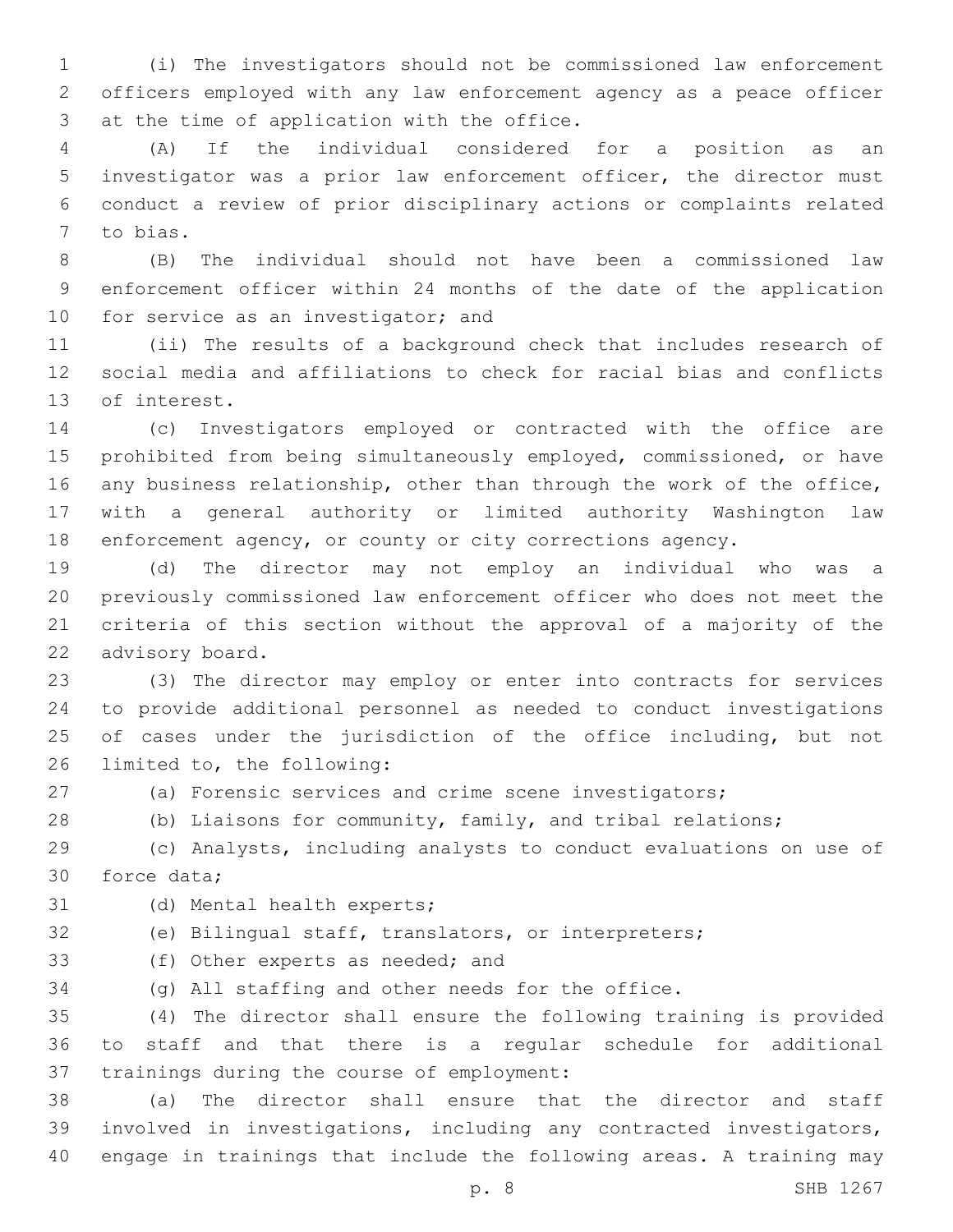include more than one of the following areas per training. A separate 2 training course is not required for each topic.

 (i) History of racism in policing, including tribal sovereignty and history of Native Americans within the justice system;

5 (ii) Implicit and explicit bias training;

(iii) Intercultural competency;6

 (iv) The use of a racial equity lens in conducting the work of 8 the office;

9 (v) Antiracism training; and

10 (vi) Undoing institutional racism.

 (b) The director shall ensure that investigators engage in the following training. A training may include more than one of the following areas per training. A separate training course is not 14 required for each topic.

 (i) Criminal investigations, including homicide investigations as 16 appropriate for the assigned positions;

 (ii) Washington practices, including Washington laws and policies, as well as relevant policing practices as appropriate;

19 (iii) Interviewing techniques; and

(iv) Other relevant trainings as needed.20

 NEW SECTION. **Sec. 306.** INVESTIGATORS. (1) The director shall designate investigator positions that are limited authority Washington peace officers as defined in RCW 10.93.020. The investigators designated as limited authority Washington peace officers have the authority to investigate any case within the jurisdiction of the office and any criminal activity related to, or 27 discovered in the course of, the investigation of the case under the jurisdiction of the incident that has a relationship to the investigation.

 (2) Any investigator employed or contracted with the office for the purpose of conducting investigations may participate in the investigations of a case under the jurisdiction of the office. Only investigators who are limited authority Washington peace officers may be designated a lead investigator on any criminal investigation 35 conducted by the office pursuant to this chapter.

 **Sec. 307.** RCW 10.93.020 and 2006 c 284 s 16 are each amended to 37 read as follows: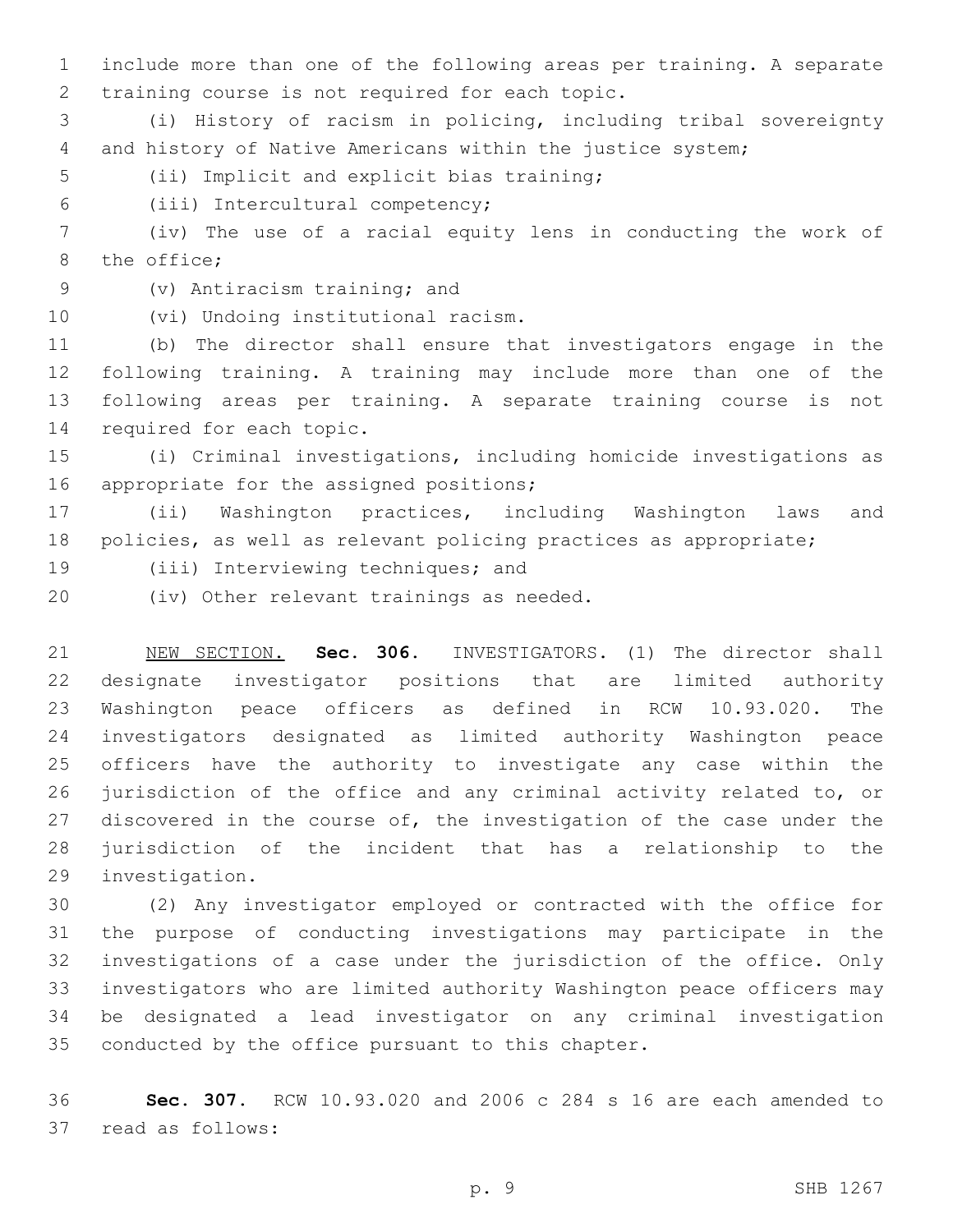As used in this chapter, the following terms have the meanings indicated unless the context clearly requires otherwise.

 (1) "General authority Washington law enforcement agency" means any agency, department, or division of a municipal corporation, political subdivision, or other unit of local government of this state, and any agency, department, or division of state government, having as its primary function the detection and apprehension of persons committing infractions or violating the traffic or criminal laws in general, as distinguished from a limited authority Washington law enforcement agency, and any other unit of government expressly designated by statute as a general authority Washington law enforcement agency. The Washington state patrol and the department of fish and wildlife are general authority Washington law enforcement 14 agencies.

 (2) "Limited authority Washington law enforcement agency" means any agency, political subdivision, or unit of local government of this state, and any agency, department, or division of state government, having as one of its functions the apprehension or detection of persons committing infractions or violating the traffic or criminal laws relating to limited subject areas, including but not limited to, the state departments of natural resources and social and health services, the state gambling commission, the state lottery commission, the state parks and recreation commission, the state 24 utilities and transportation commission, the state liquor ((control)) 25 and cannabis board, the office of the insurance commissioner, ((and)) 26 the state department of corrections, and the office of independent 27 investigations.

 (3) "General authority Washington peace officer" means any full- time, fully compensated and elected, appointed, or employed officer of a general authority Washington law enforcement agency who is commissioned to enforce the criminal laws of the state of Washington 32 generally.

 (4) "Limited authority Washington peace officer" means any full- time, fully compensated officer of a limited authority Washington law enforcement agency empowered by that agency to detect or apprehend violators of the laws in some or all of the limited subject areas for which that agency is responsible. A limited authority Washington peace officer may be a specially commissioned Washington peace officer if otherwise qualified for such status under this chapter.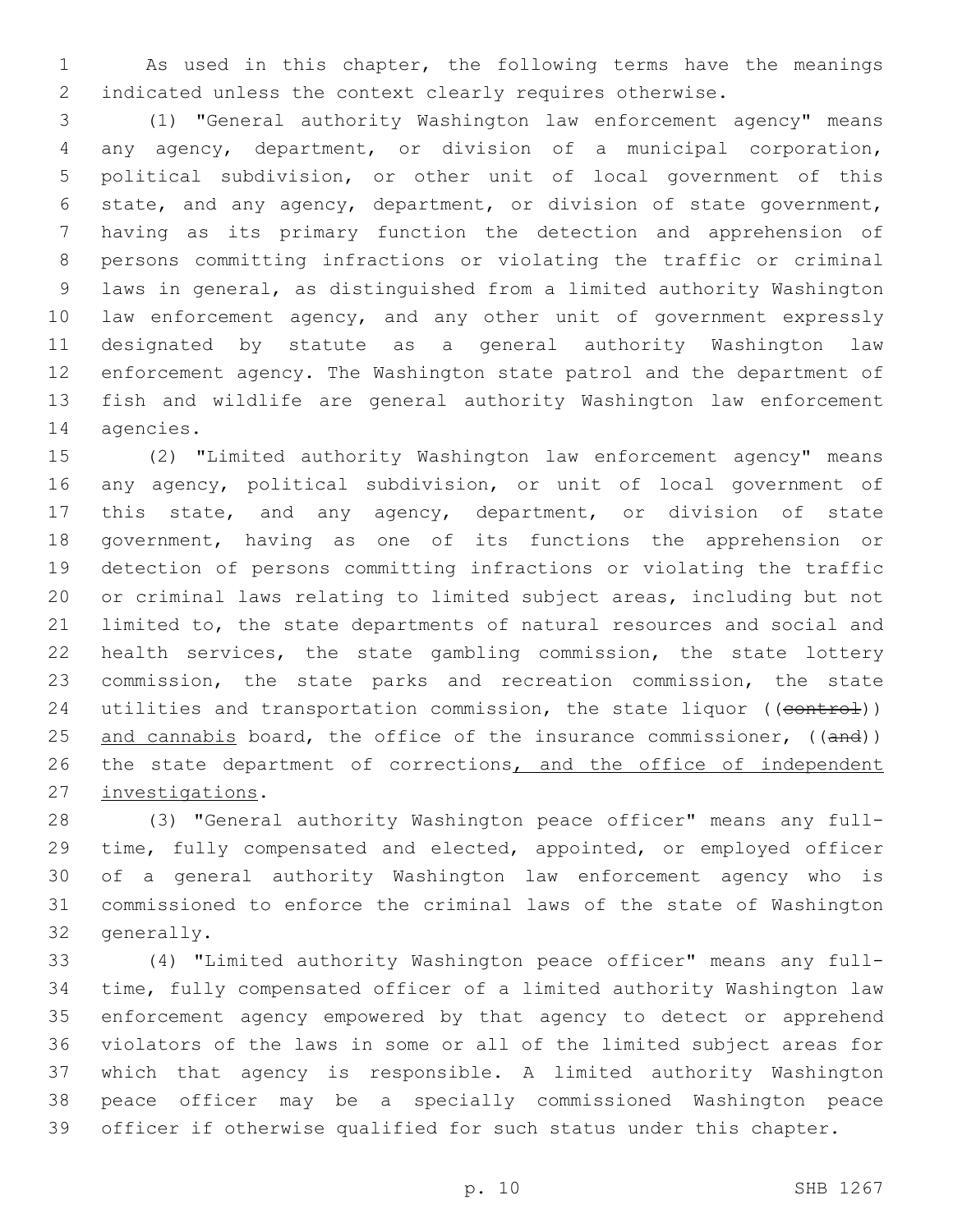(5) "Specially commissioned Washington peace officer", for the purposes of this chapter, means any officer, whether part-time or full-time, compensated or not, commissioned by a general authority Washington law enforcement agency to enforce some or all of the criminal laws of the state of Washington, who does not qualify under this chapter as a general authority Washington peace officer for that commissioning agency, specifically including reserve peace officers, and specially commissioned full-time, fully compensated peace officers duly commissioned by the states of Oregon or Idaho or any such peace officer commissioned by a unit of local government of Oregon or Idaho. A reserve peace officer is an individual who is an officer of a Washington law enforcement agency who does not serve such agency on a full-time basis but who, when called by the agency into active service, is fully commissioned on the same basis as full-time peace officers to enforce the criminal laws of the state.

 (6) "Federal peace officer" means any employee or agent of the United States government who has the authority to carry firearms and make warrantless arrests and whose duties involve the enforcement of 19 criminal laws of the United States.

 (7) "Agency with primary territorial jurisdiction" means a city or town police agency which has responsibility for police activity within its boundaries; or a county police or sheriff's department which has responsibility with regard to police activity in the unincorporated areas within the county boundaries; or a statutorily authorized port district police agency or four-year state college or university police agency which has responsibility for police activity within the statutorily authorized enforcement boundaries of the port 28 district, state college, or university.

 (8) "Primary commissioning agency" means (a) the employing agency in the case of a general authority Washington peace officer, a limited authority Washington peace officer, an Indian tribal peace officer, or a federal peace officer, and (b) the commissioning agency in the case of a specially commissioned Washington peace officer (i) who is performing functions within the course and scope of the special commission and (ii) who is not also a general authority Washington peace officer, a limited authority Washington peace officer, an Indian tribal peace officer, or a federal peace officer.

 (9) "Primary function of an agency" means that function to which greater than fifty percent of the agency's resources are allocated.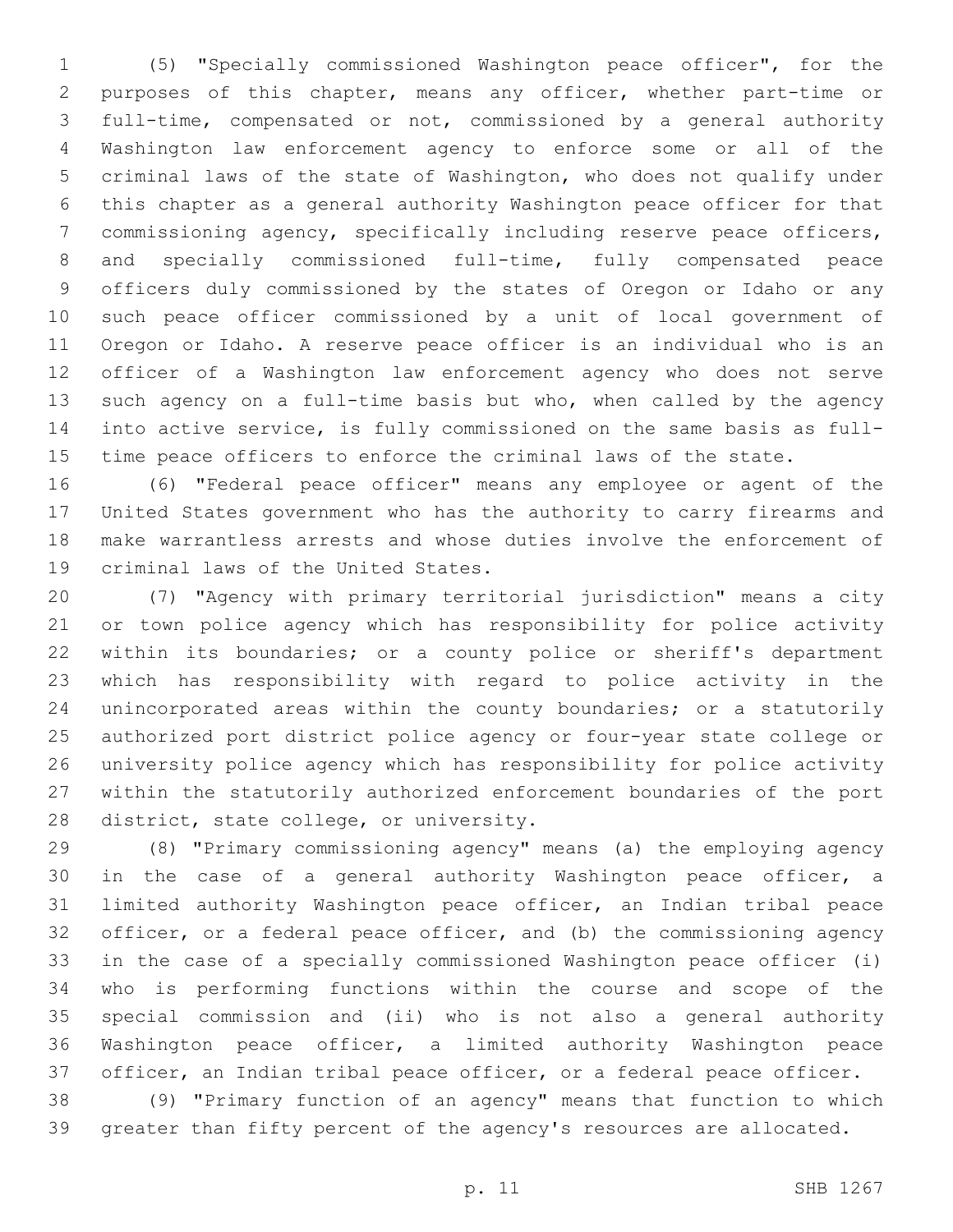(10) "Mutual law enforcement assistance" includes, but is not limited to, one or more law enforcement agencies aiding or assisting one or more other such agencies through loans or exchanges of personnel or of material resources, for law enforcement purposes.

 NEW SECTION. **Sec. 308.** INVESTIGATIONS—DUTIES AND POWERS. (1) The office has jurisdiction over, and is authorized to conduct investigations of, all cases and incidents as established within this section.

 (2)(a) The director may cause an investigation to be conducted 10 into any incident:

 (i) Of a use of deadly force by an involved officer occurring 12 after July 1, 2022; or

 (ii) Involving prior investigations of deadly force by an involved officer if new evidence is brought forth that was not 15 included in the initial investigation.

(b) This section applies only if, at the time of the incident:

17 (i) The involved officer was on duty; or

18 (ii) The involved officer was off duty but:

 (A) Engaged in the investigation, pursuit, detention, or arrest of a person or otherwise exercising the powers of a general authority 21 or limited authority Washington peace officer; or

 (B) The incident involved equipment or other property issued to 23 the official in relation to his or her duties.

 (3) The director shall determine prioritization of investigations based on resources and other criteria which may be established in consultation with the advisory board. The director shall ensure that incidents occurring after the date the office begins investigating cases receive the highest priority for investigation.

 (4) The investigation should include a review of the entire incident, including but not limited to events immediately preceding the incident that may have contributed to or influenced the outcome of the incident that are directly related to the incident under 33 investigation.

 (5) Upon receiving notification required in section 402 of this act of an incident under the jurisdiction of the office, the 36 director:

 (a) May cause the incident to be investigated in accordance with 38 this chapter;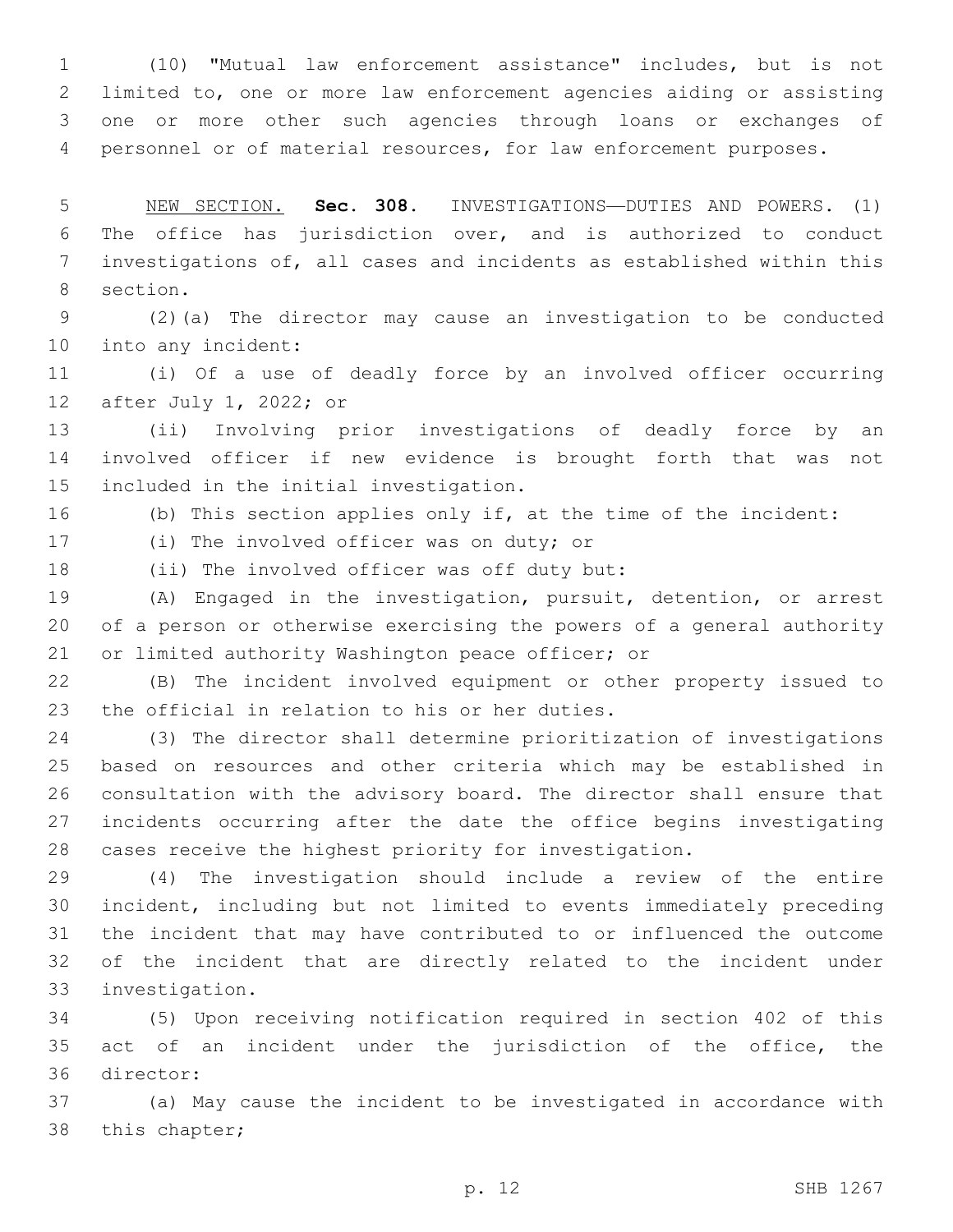(b) May determine investigation is not appropriate for reasons including, but not limited to, the case not being in the category of 3 prioritized cases; or

 (c) If the director determines that the incident is not within the office's jurisdiction to investigate, the director shall decline to investigate, and shall give notice of the fact to the involved 7 agency.

 (6) If the director determines the case is to be investigated the director will communicate the decision to investigate to the involved agency and will thereafter be the lead investigative body in the case and have priority over any other state or local agency investigating the incident or a case that is under the jurisdiction of the office. The director will implement the process developed pursuant to section 304 of this act and conduct the appropriate investigation in 15 accordance with the process.

 (7) In conducting the investigation the office shall have access to reports and information necessary or related to the investigation in the custody and control of the involved agency and any law enforcement agency responding to the scene of the incident including, but not limited to, voice or video recordings, body camera recordings, and officer notes, as well as disciplinary and administrative records except those that might be statements conducted as part of an administrative investigation related to the 24 incident.

 (8) The investigation shall be concluded within 120 days of acceptance of the case for investigation. If the office is not able 27 to complete the investigation within 120 days, the director shall report to the advisory board the reasons for the delay.

 NEW SECTION. **Sec. 309.** CRIMINAL JUSTICE TRAINING COMMISSION. (1) The criminal justice training commission shall collaborate with the office to ensure office investigators receive sufficient training to attain the necessary requirements to conduct investigations under the jurisdiction of the office.

 (2) The investigators of the office shall receive priority registration to criminal justice training commission trainings necessary to conduct investigations as required by this chapter.

 NEW SECTION. **Sec. 310.** DATA AND RESEARCH. The office will conduct analysis of use of force and other data to the extent such

p. 13 SHB 1267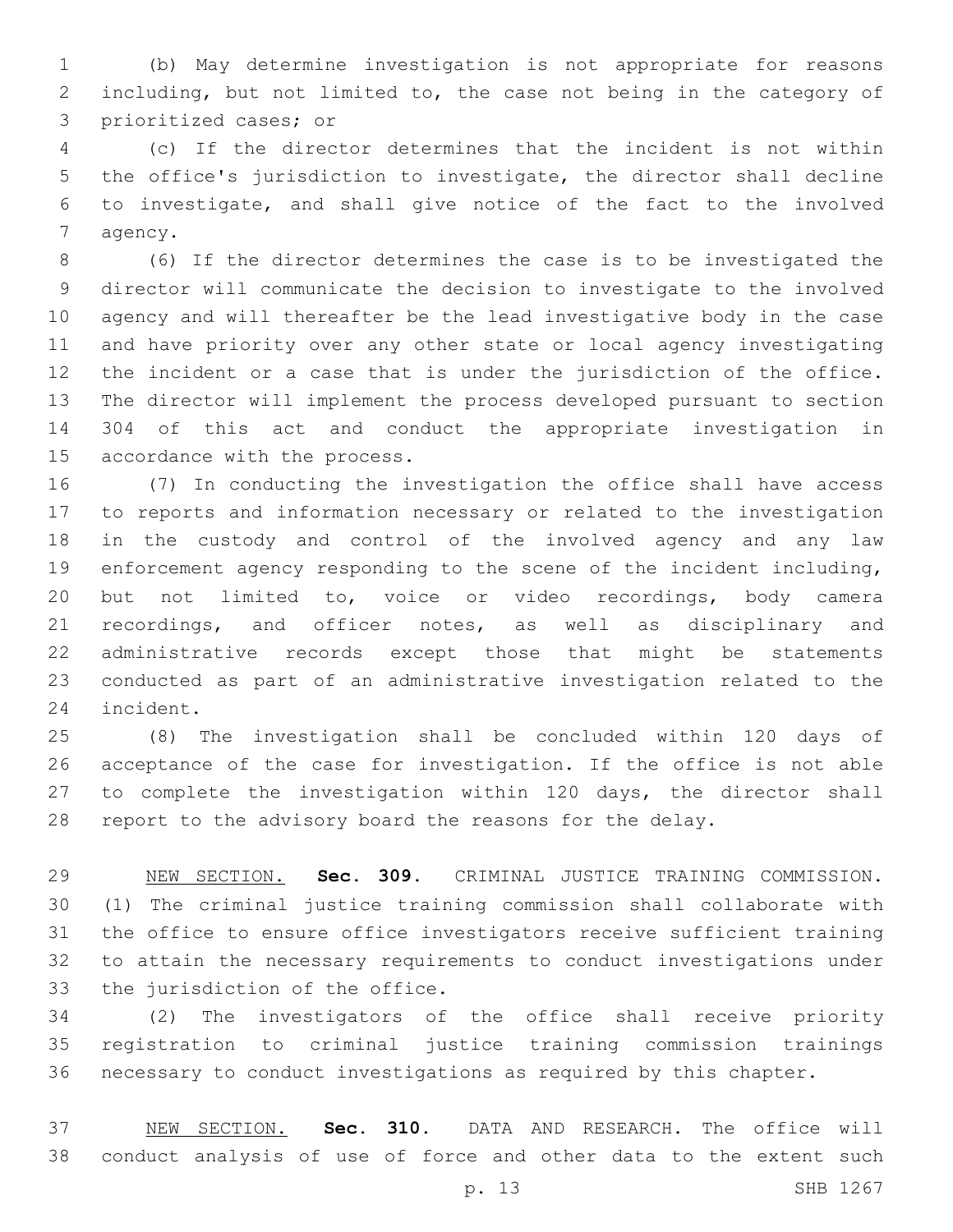data is available to the office. The director is authorized to enter into contracts or memoranda of understanding to access data as needed. If data is available, the office should, at a minimum, analyze and report annually: Analysis and research regarding any identified trends, patterns, or other situations identified by the data; and recommendations for improvements. After July 1, 2024, the office should also annually report recommendations, if any, for expanding the scope of investigations or jurisdiction of the office based on trends, data, or reports received by the agency.

 NEW SECTION. **Sec. 311.** LIABILITY. No action or other proceeding may be instituted against the director, an investigator, or an employee or contractor in the office or a person exercising powers or performing duties at the direction of the director for any act done in good faith in the execution or intended execution of the person's duty or for any alleged neglect or default in the execution in good faith of the person's duty.

 NEW SECTION. **Sec. 312.** A new section is added to chapter 41.06 18 RCW to read as follows:

 In addition to the exemptions set forth in RCW 41.06.070, the provisions of this chapter do not apply in the office of independent investigations to the director, to one confidential secretary, and to 22 any deputy or regional directors, if any.

 **Sec. 313.** RCW 39.26.125 and 2012 c 224 s 14 are each amended to read as follows:24

 All contracts must be entered into pursuant to competitive 26 solicitation, except for:

27 (1) Emergency contracts;

 (2) Sole source contracts that comply with the provisions of RCW 39.26.140;29

 (3) Direct buy purchases, as designated by the director. The director shall establish policies to define criteria for direct buy purchases. These criteria may be adjusted to accommodate special market conditions and to promote market diversity for the benefit of 34 the citizens of the state of Washington;

 (4) Purchases involving special facilities, services, or market conditions, in which instances of direct negotiation is in the best 37 interest of the state;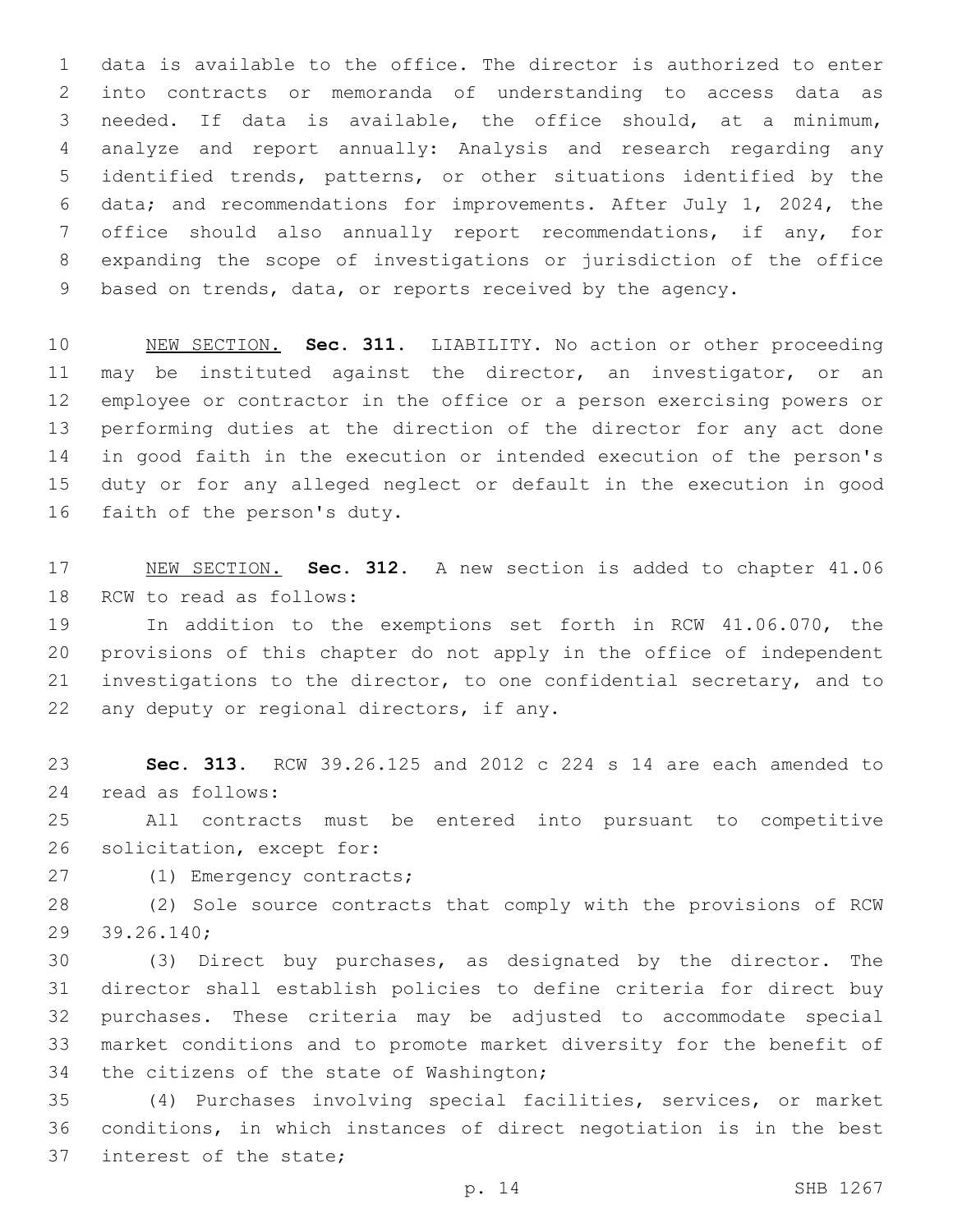(5) Purchases from master contracts established by the department 2 or an agency authorized by the department;

3 (6) Client services contracts;

 (7) Other specific contracts or classes or groups of contracts exempted from the competitive solicitation process when the director determines that a competitive solicitation process is not appropriate 7 or cost-effective;

 (8) Off-contract purchases of Washington grown food when such food is not available from Washington sources through an existing contract. However, Washington grown food purchased under this subsection must be of an equivalent or better quality than similar food available through the contract and must be able to be paid from the agency's existing budget. This requirement also applies to purchases and contracts for purchases executed by state agencies, including institutions of higher education as defined in RCW 28B.10.016, under delegated authority granted in accordance with this 17 chapter or under RCW 28B.10.029;

 (9) Contracts awarded to companies that furnish a service where the tariff is established by the utilities and transportation 20 commission or other public entity;

 (10) Intergovernmental agreements awarded to any governmental entity, whether federal, state, or local and any department, 23 division, or subdivision thereof;

 (11) Contracts for services that are necessary to the conduct of collaborative research if the use of a specific contractor is mandated by the funding source as a condition of granting funds;

 (12) Contracts for architectural and engineering services as defined in RCW 39.80.020, which shall be entered into under chapter 29 39.80 RCW;

 (13) Contracts for the employment of expert witnesses for the 31 purposes of litigation; ((and))

 (14) Contracts for bank supervision authorized under RCW ((30.38.040)) 30A.38.040; and

 (15) Contracts for investigators awarded by the office of independent investigations as authorized under section 304 of this 36 act.

#### **Duty of Involved Agency**

 **Sec. 401.** RCW 10.114.011 and 2019 c 4 s 5 are each amended to 39 read as follows: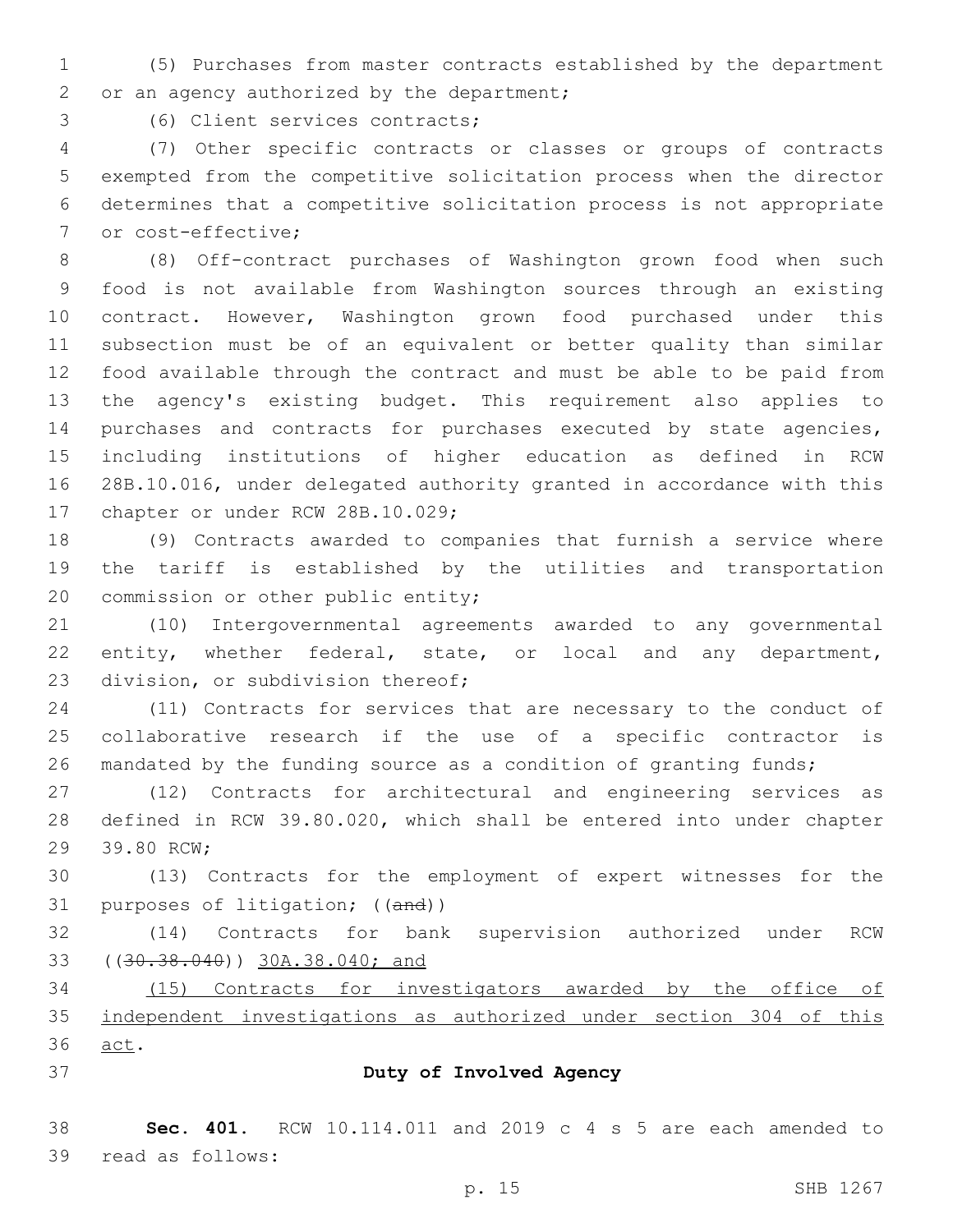Except as required by federal consent decree, federal settlement agreement, or federal court order, where the use of deadly force by a peace officer results in death, substantial bodily harm, or great bodily harm, an independent investigation must be completed to inform any determination of whether the use of deadly force met the good faith standard established in RCW 9A.16.040 and satisfied other applicable laws and policies. The investigation must be completely independent of the agency whose officer was involved in the use of 9 deadly force and conducted in accordance with chapter 43.--- RCW (the 10 new chapter created in section 601 of this act). ((The)) Any rules 11 adopted by the criminal justice training commission must ((adopt rules establishing criteria to determine what qualifies as an independent investigation pursuant to this section)) be consistent with chapter 43.--- RCW (the new chapter created in section 601 of 15 this act).

 NEW SECTION. **Sec. 402.** NOTIFICATION OF DIRECTOR AND SECURING THE SCENE. (1) Following notification by the director that the office will accept investigations of cases under its jurisdiction after July 1, 2022, an involved agency shall notify the office of any incident under the jurisdiction of the office that involves an officer within the involved agency pursuant to this section.

 (a) If the incident involves use of deadly force by an involved 23 officer that results in death, substantial bodily harm, or great bodily harm the involved agency must immediately contact the office pursuant to the procedure established by the director once the involved agency personnel and other first responders have rendered the scene safe and provided or facilitated lifesaving first aid to persons at the scene who have life-threatening injuries. This requirement does not affect the duty of law enforcement under RCW 36.28A.445.30

 (b) In all other cases, the involved agency must notify the office of the incident pursuant to the procedure established by the 33 director.

 (2)(a) In any case that requires notice to the director under this section, the involved agency shall ensure that any officers or employees over which the involved agency has authority who are at the scene of the incident take all lawful measures necessary for the purposes of protecting, obtaining, or preserving evidence relating to the incident until an office investigator, or independent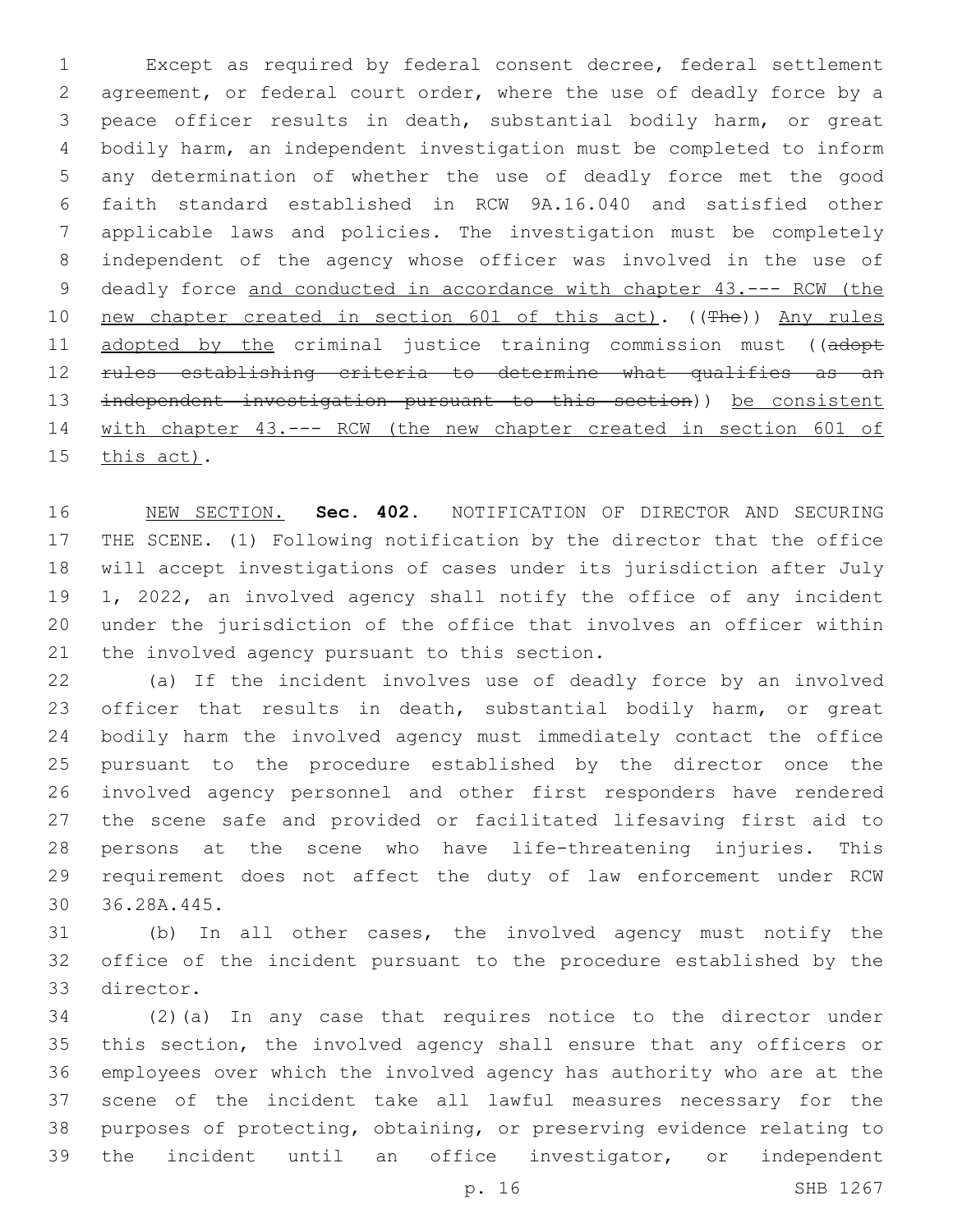investigation team at the request of the office, takes charge of the 2 scene.

 (b) The primary focus of the involved agency must be the protection and preservation of evidence in order to maintain the integrity of the scene until the office investigator or independent investigation team arrives or otherwise provides direction regarding activities at the scene. The involved agency should ensure that evidence, including but not limited to the following is protected and 9 preserved:

 (i) Physical evidence that is at risk of being destroyed or disappearing and cannot be easily reconstructed, including evidence which may be degraded or tainted by human or environmental factors if 13 left unprotected or unpreserved;

 (ii) Identification and contact information for witnesses to the 15 incident; and

 (iii) Photographs and other methods of documenting the location of physical evidence and location and perspective of witnesses.

 (3)(a) When the office investigator, or independent investigation team acting at the request of the office, arrives at the scene of an incident under the jurisdiction of the office, the involved agency will relinquish control of the scene to the office investigator or independent investigation team upon the request of the office investigator. The involved agency has a duty to comply with the requests of the office related to the investigation conducted 25 pursuant to this chapter.

 (b) Once the scene is relinquished, no member of the involved agency may participate in any way in the investigation, with the exception of the use of specialized equipment that is necessary for the investigation and where no alternative exists. If there is any equipment of the involved agency used in the investigation, steps must be taken to appropriately limit the role of any involved agency personnel in facilitating the use of that equipment or their 33 engagement with the investigation.

 (4) If an independent investigation team takes control of the 35 scene at the request of the office, the independent investigation team shall relinquish control of the scene and investigation at the request of the office when the office is on the scene or otherwise provides notice that the office is taking control of the scene. The independent investigation team may continue to engage in the investigation conducted at the scene if requested to do so by the

p. 17 SHB 1267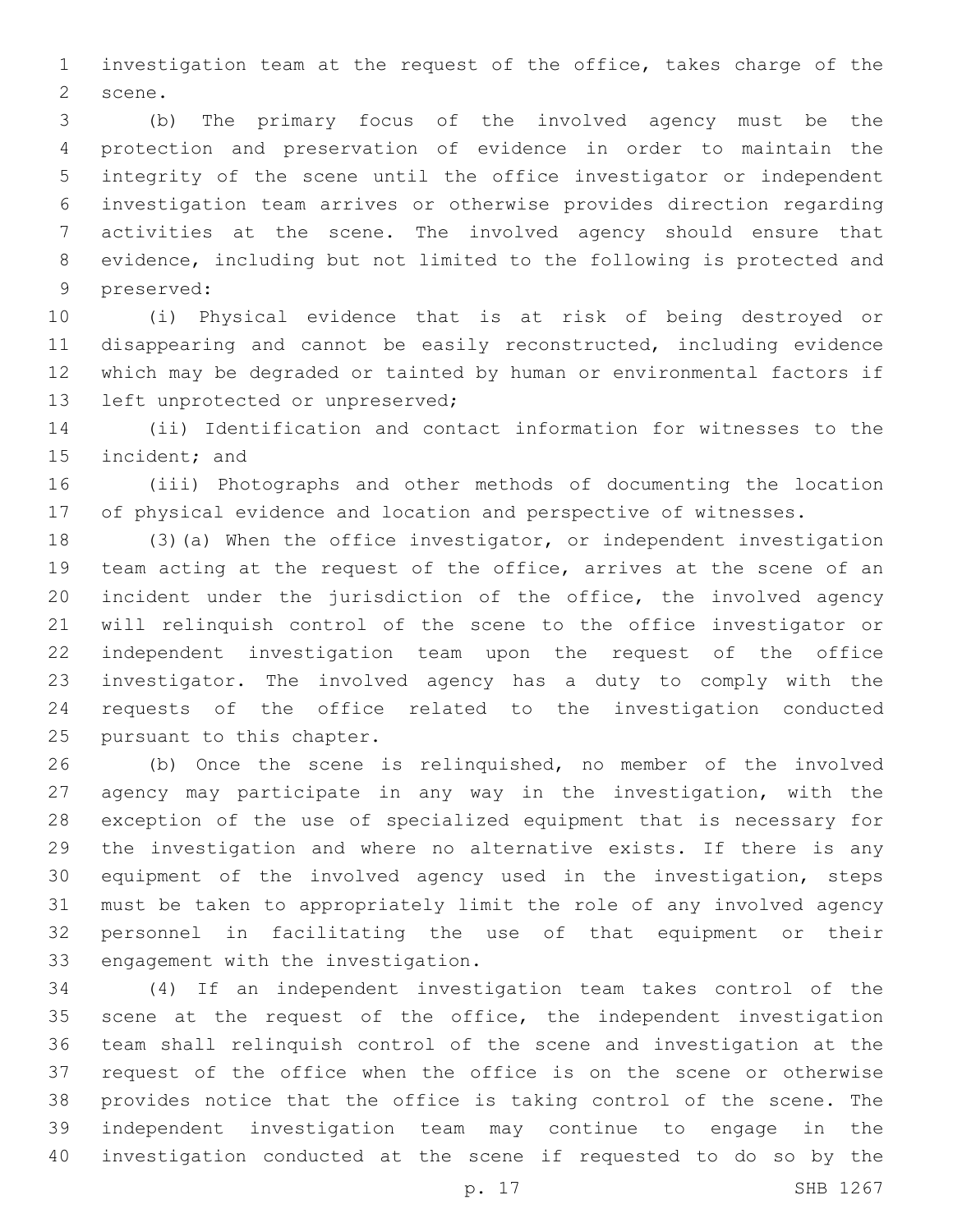lead office investigator, director, or the director's designee. The involvement of the independent investigation team is limited to activities requested by the office and must terminate following the securing of the scene and any evidence preservation or other actions as determined necessary by the office at the scene. The independent investigation team may not continue to participate in the ongoing investigation.7

 (5) No information about the ongoing independent investigation under the jurisdiction of the office may be shared with any member of the involved agency, except limited briefings given to the chief or sheriff of the involved agency about the progress of the 12 investigation.

 (6) If the office declines to investigate a case, the authority and duty to investigate remains with the independent investigation team or local law enforcement authority with jurisdiction over the 16 incident.

### **Office of Independent Investigations Advisory Board**

 NEW SECTION. **Sec. 501.** MEMBERSHIP AND DUTIES. (1)(a) There is created the office of independent investigations advisory board. The advisory board shall consist of the following 11 members, appointed by the governor, one of whom the governor shall designate as chair:

 (i) Three members of the general public representing the community who are not current or former law enforcement, with preference given to individuals representing diverse communities;

 (ii) One member of the general public representing a family impacted by an incident of the nature under the jurisdiction of the 27 office, who is not current or former law enforcement;

 (iii) One Washington tribal member representative, who is not 29 current or former law enforcement;

30 (iv) One defense attorney representative;

31 (v) One prosecuting attorney representative;

 (vi) One representative of a police officer labor association 33 with experience in homicide investigations;

 (vii) One sheriff or police chief who is also a member of an 35 independent investigation team;

 (viii) One credentialed mental health expert who is not current 37 or former law enforcement; and

(ix) One member of the criminal justice training commission.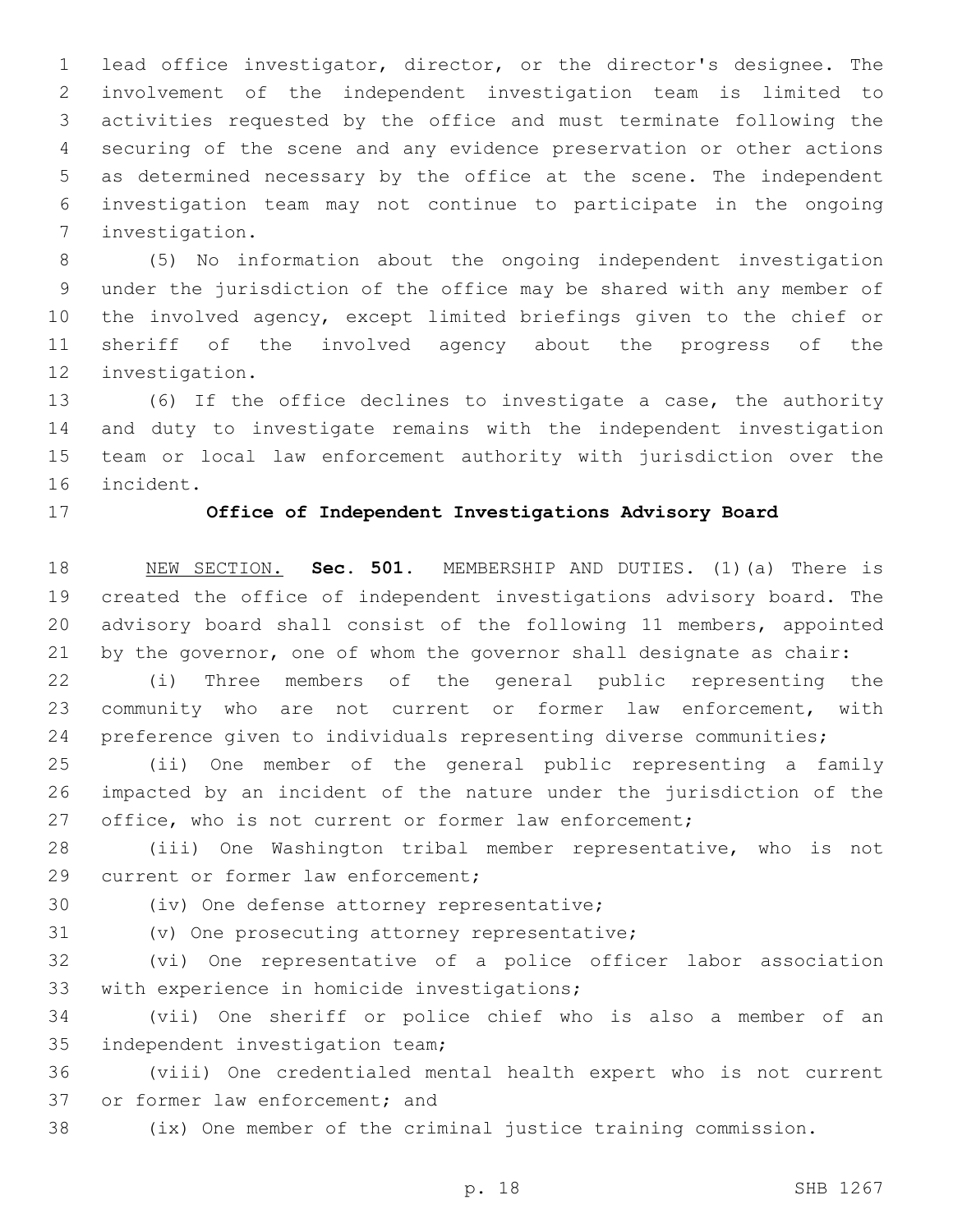(b) The members of the advisory board appointed by the governor shall be appointed for terms of three years and until their successors are appointed and confirmed. The governor shall stagger the initial appointment terms of the advisory board members with the terms of five members being for two years from the date of appointment and six members being for three years from the date of appointment. The governor shall designate the appointees who will serve the two-year and three-year terms. The members of the advisory board serve without compensation, but must be reimbursed for travel expenses as provided in RCW 43.03.050 and 43.03.060.

 (c) The governor, when making appointments to the advisory board, shall make appointments that reflect the cultural diversity of the 13 state of Washington.

 (2) The purpose of the advisory board is to provide input to the 15 office and shall:

 (a) Provide input to the governor on the selection of the director, including providing candidates for consideration for appointment for the position of director. If the governor requests additional candidates for consideration, the advisory board shall provide additional candidates to the governor. If the governor provides an alternative candidate, the advisory board must consider the candidate provided by the governor and vote on the approval or 23 rejection of the candidate.

 (i) The advisory board shall recommend candidates to the governor who they find are individuals with sound judgment, independence, objectivity, and integrity who will be viewed as a trustworthy 27 director.

 (ii) The director must have experience either in conducting criminal investigations or prosecutions. The advisory board shall consider the relevant experience and qualifications of the candidate including the extent to which they demonstrate experience or demonstrated understanding of the following areas:

- 
- 33 (A) Criminal investigations;
- 34 (B) Organizational leadership;
- 35 (C) Mental health issues;
- 36 (D) Trauma-informed interviewing;
- 37 (E) Community leadership;
- 38 (F) Legal experience or background;

 (G) Antioppression and antiracist analysis and addressing 40 systemic inequities; and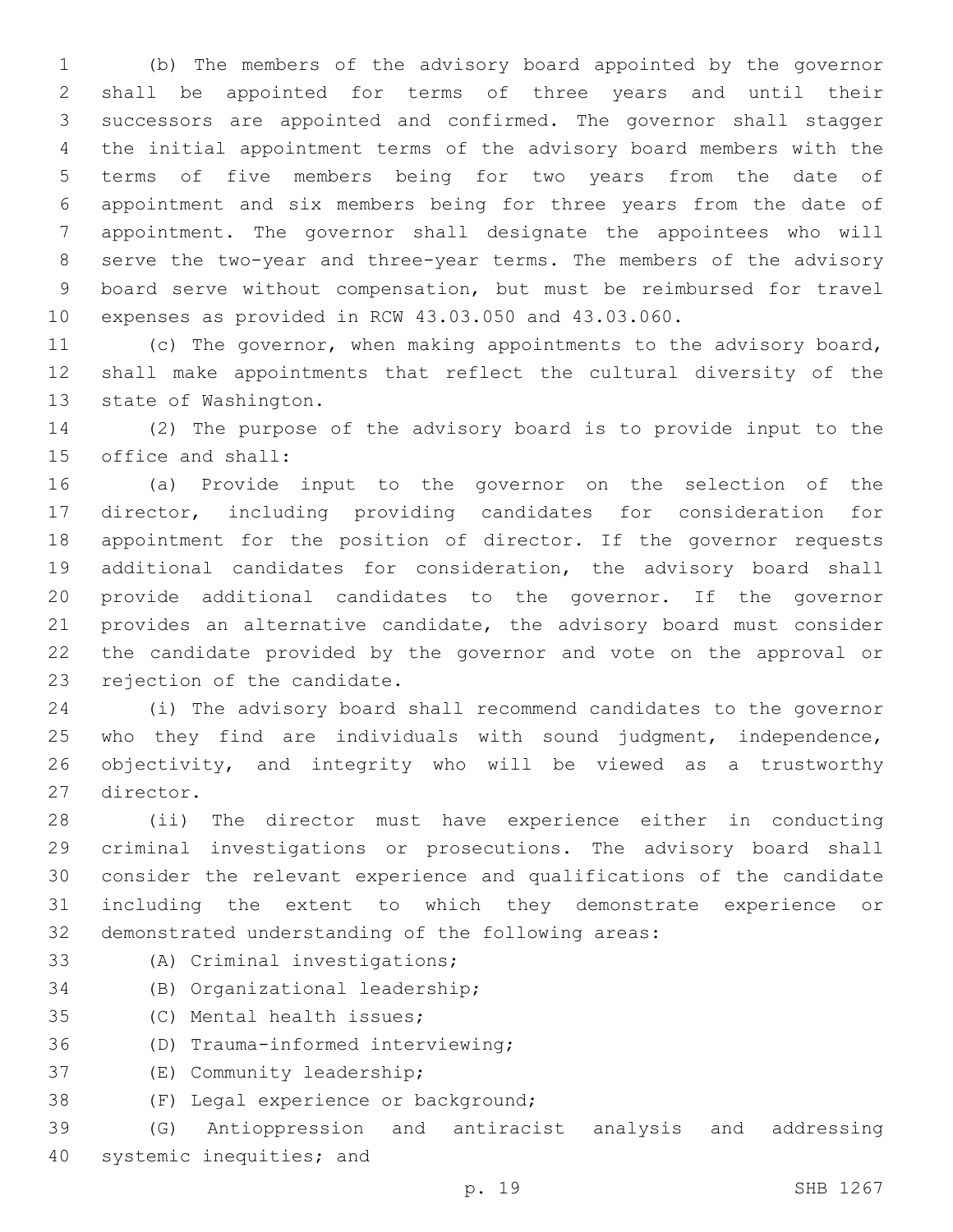(H) Working with Black, Indigenous, and communities of color;

 (b) Provide input to the director on the plans required to be developed for the office including the regional investigation teams; staffing; training for personnel; procedures for engagement with individuals involved in any case under the jurisdiction of the office, as well as families and the community; recommendations to the legislature; and other input as requested by the governor or 8 director;

 (c) Participate in employment interviews as requested by the 10 governor or director; and

 (d) Receive briefings or reports from the director relating to data, trends, and other relevant issues, as well as cases under 13 investigation to the extent permitted by law.

 (3) Advisory board members have a duty to maintain the confidentiality of the information they receive during the course of their work on the advisory board. Each advisory board member shall agree in writing to not disclose any information they receive or otherwise access related to an investigation, including information about individuals involved in the investigation as involved officers, individuals who are the subject of police action, witnesses, and 21 investigators.

 (4) Advisory board members must complete training to utilize an antiracist lens in their duties as advisory board members.

 (5) The office shall provide administrative and clerical 25 assistance to the advisory board.

 NEW SECTION. **Sec. 502.** REPORT. (1) In consultation with the director, the advisory board shall assess whether the jurisdiction of the office should be expanded to conduct investigations of other types of incidents committed by involved officers, including but not limited to in-custody deaths involving criminal acts committed by involved officers and sexual assaults committed by involved officers, subject to the same standard under section 308(2)(b) of this act. The advisory board must consider available data and information on in- custody deaths, sexual assaults, and other types of incidents, the 35 capacity and resources of the office, and any modifications or additions to procedures and processes necessary for the office to conduct investigations of those incidents. The advisory board must consider the recommendations and counsel of the director when conducting the assessment under this section.